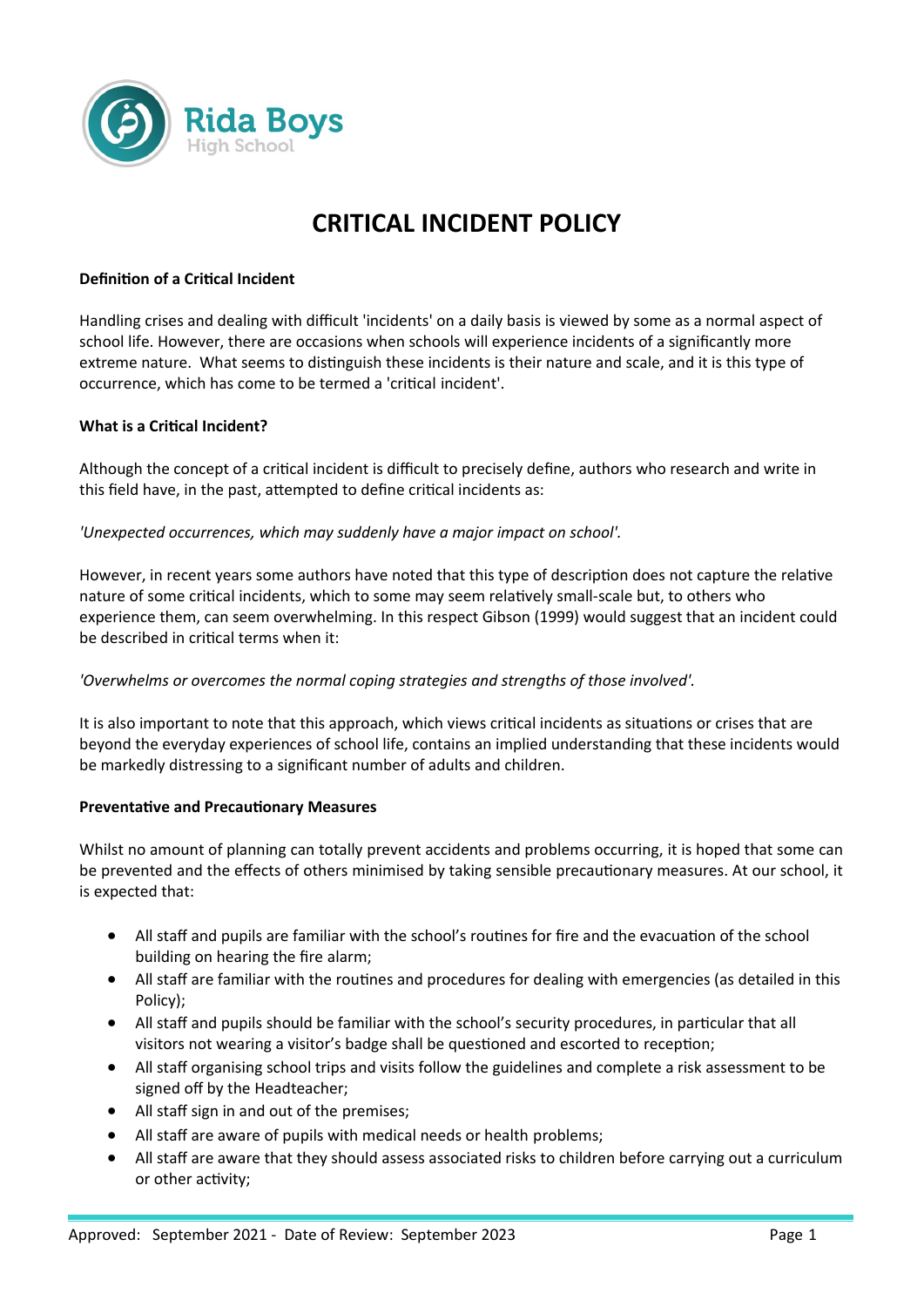All staff are aware that they are responsible for assessing risks to themselves before undertaking an activity.

# **Definition of a Major Incident:**

- An accident leading to a serious injury or fatality;
- Severe injury or severe stress;
- Circumstances in which a person or persons might be at serious risk of illness;
- Circumstances in which any part, or whole of the school is unable to function as normal due to external influences;
- Any situation in which the national press or media might be involved.

As such, major incidents include:

- Death of a pupil or member of staff;
- Death or serious injury on a school trip;
- **•** Epidemic in school or community;
- Violent incident in school;
- A pupil missing from home;
- Destruction or major vandalism in school;
- A hostage taking:
- A transport accident involving school members;
- A disaster in the community;
- A civil disturbance or act of terrorism;
- Arson attack on the school;
- Major fire at the school;
- Significant vandalism;
- Pupil suicides and sudden deaths;
- Violent attacks on pupils and staff members;
- The sudden death, in tragic circumstances of members of staff;
- Incident involving an intruder, believed to be armed, on school premises;
- Road traffic accidents, involving fatalities within a school community;
- Abductions / disappearances;
- Allegations or actual incidents of abuse against pupils by staff and staff against pupils;
- Incidents involving the murder of schoolchildren that attracted the attention of national and International media over prolonged periods;
- Floods;
- School used in an emergency.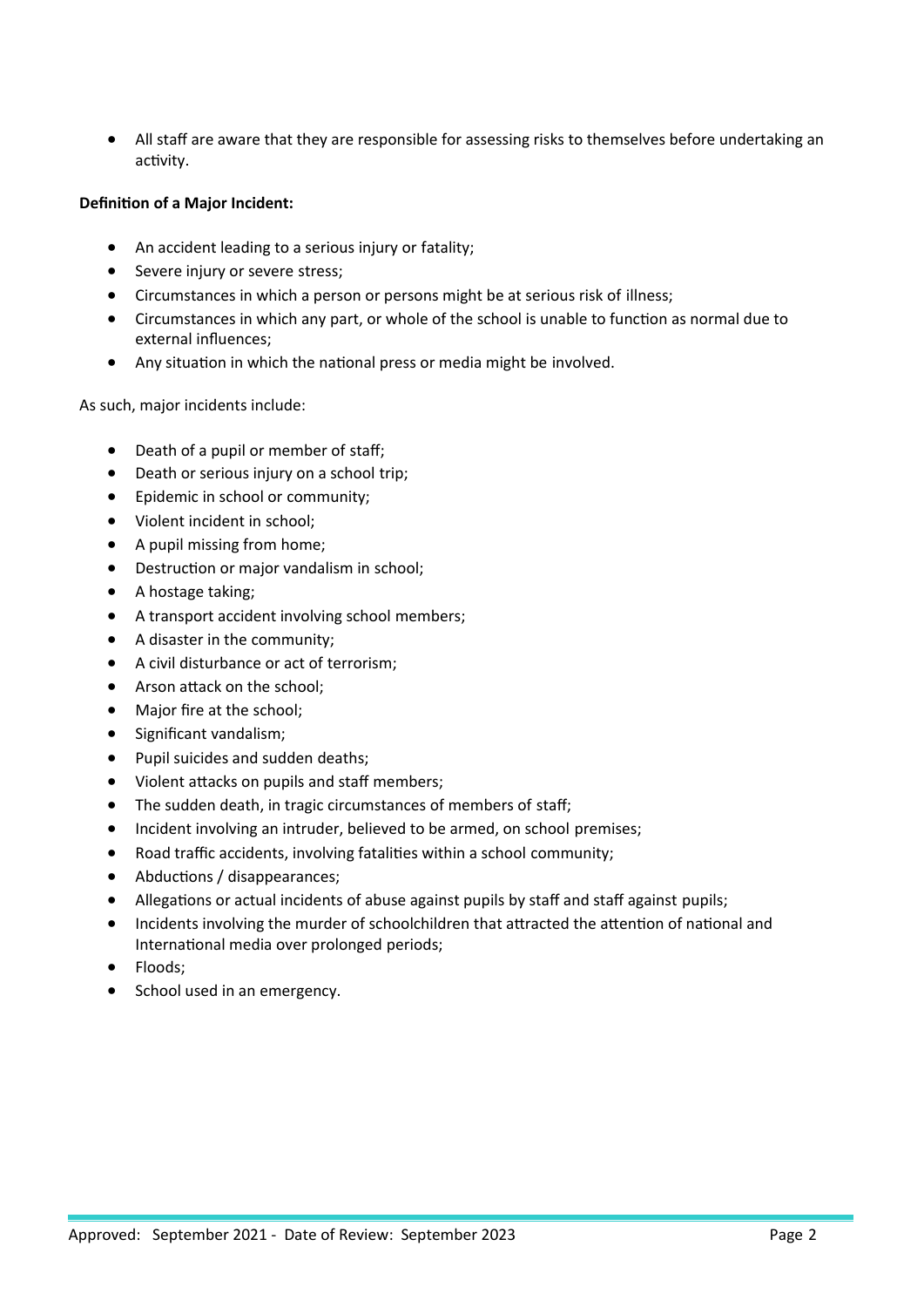In the event of such an incident the priorities of those adults in charge of the school or trip at the time must be able to:

- Save life;
- Minimise personal injury;
- Safeguard the interests of pupils and staff;
- Minimise loss and to return to normal working quickly.

#### **Critical Incident Management Team will comprise the following (CIMT)**

Headteacher Deputy Head Safeguarding Lead SMSCD and Wellbeing Lead Chair of Governors Safeguarding Governor Health & Safety Governor

The school's reaction to a critical incident can be divided into the following categories:

- a) Immediate action;
- b) Short term action;
- c) Medium term action;
- d) Longer term action.

#### **IMMEDIATE ACTION – i.e. within hours of the incident occurring**

- 1. Obtain and collate information relating to the incident uncertainty breeds rumour and accurate information is essential;
- 2. Gather and brief the CIMT (Critical Incident Management Team) brief the whole staff team, allocate roles and responsibilities;
- 3. Trigger support from the LA and other contacts on the emergency list establish clearly who is going to contact whom;
- 4. Set up an incident management room and dedicated phone line to deal with calls from anxious parents etc. CIMT should agree a factual statement and avoid speculation;
- 5. Contact families affected must be done quickly and with sensitivity. Consistency of information is vital. It may be appropriate for families to come to school and immediate emotional support could be a possibility;
- 6. Make arrangements to inform other parents may need to take advice from LA, especially if there is the possibility of legal liability. CIMT may wish to send a letter to parents, or prepare a leaflet;
- 7. Inform teaching and other school staff staff need to be cautioned about talking to the media or responding to questions from reporters. It is vital that all staff in contact with pupils are kept well informed and feel secure in handling comments or questions from pupils;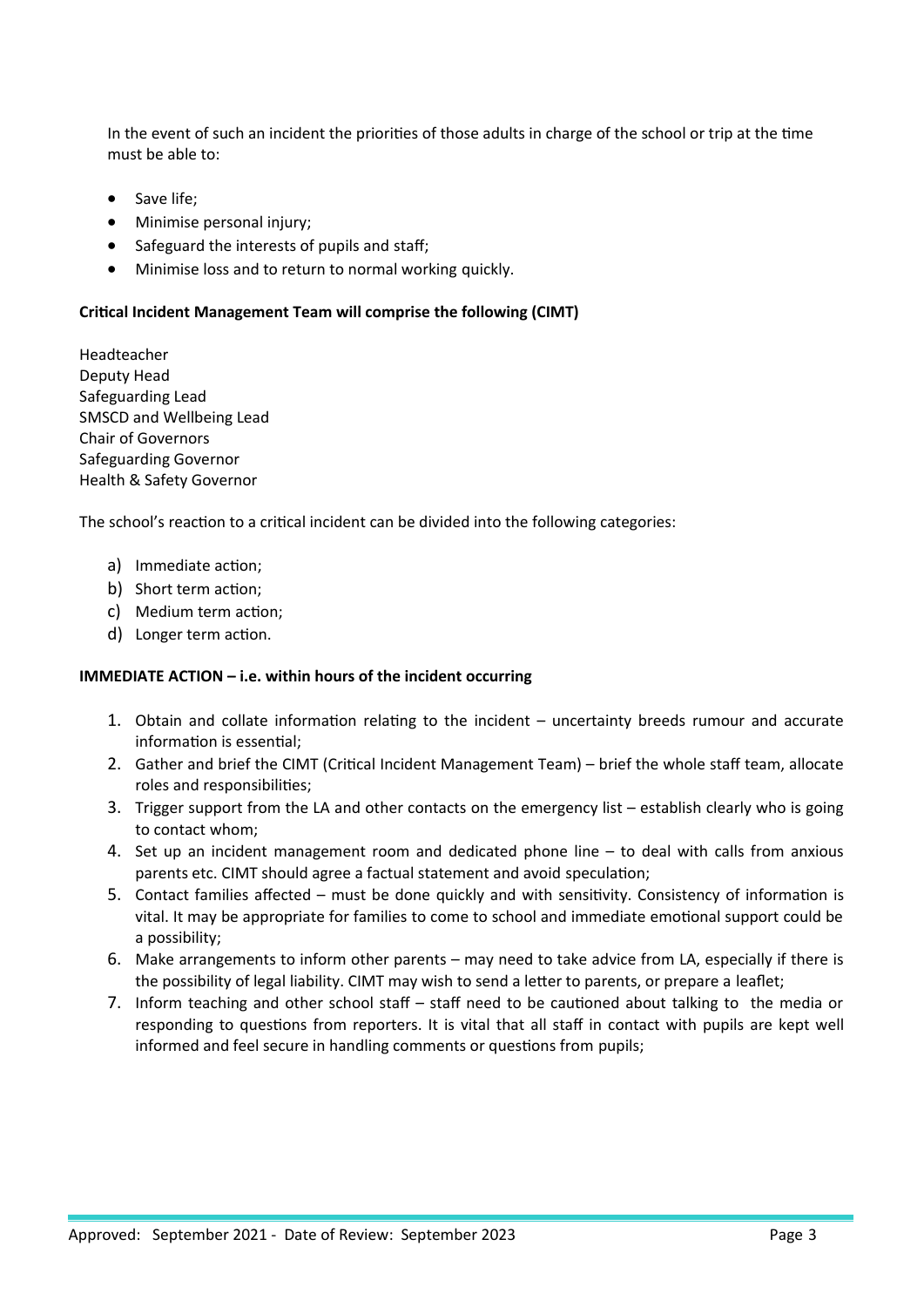- 8. Inform pupils can be done in small or large groups depending on which is most appropriate. Care needs to be exercised to protect both children and adults closely involved in the incident. It is important that children receive a consistent account of the incident allowing for differences in their ability to understand;
- 9. Encourage people involved to talk the incident may need to be discussed before children go home for the day, for both pupils and adults;
- 10. Deal with the media most important to seek advice from LA before agreeing to speak to or be interviewed by the media. If this is not an option, then an agreed text for release should be prepared by the CIMT and a designated spokesperson briefed and prepared to respond on the school's behalf;
- 11. Devise a plan for handling the reactions and feelings of people affected the most common reactions will include denial, distress, guilt, anger and helplessness. CIMT need to consider outside professionals to support and debrief staff and pupils affected by the incident. Those providing support also need support. At this point the CIMT will need to plan their short-term reaction to the incident.

# **SHORT TERM ACTION – the next stage**

- 1. Reunion of children with their families especially where the incident occurs outside the school. Mostly children will need to be brought home, but sometimes parents and families need to visit the scene of the incident to understand how they deal with repercussions in terms of children's fears etc.
- 2. Managing staff support needs organising for all staff, preferably from within the school, but using outside agencies if appropriate. Staff monitoring should be a priority, even members of the CIMT. If a crisis persists over many hours staff become tired, weary and upset and this affects their powers to make sensible decisions;
- 3. Encourage pupils to talk activate strategies for enabling young people to talk about the incident, and their feelings, using outside agencies if appropriate. Staff will need briefing about ways to help the children affected by the incident, and how to identify patterns of behaviour etc. This may have implications for the wider curriculum i.e. training in bereavement counselling for staff, provision of a range of books, PSHE discussions etc.
- 4. Debriefing meeting it may be appropriate to hold a debriefing meeting for staff, children and parents to:
	- a. Clarify what has happened;
	- b. Allow for sharing reactions;
	- c. Reassure people that reactions are normal;
	- d. Mobilise resources e.g. parental support groups.
- 5. An experienced person, possibly someone from outside the school community, should lead this meeting;
- 6. Formal and informal recognition of rituals it is important to remember to express sympathy to families of the hurt or bereaved. Visits to children/staff in hospital. Pupils may wish to send cards and letters. The school may also need to consider attendance at funerals, and/or the desirability of holding special assemblies or memorial services. Anniversaries are also key times when support and sensitivity are required;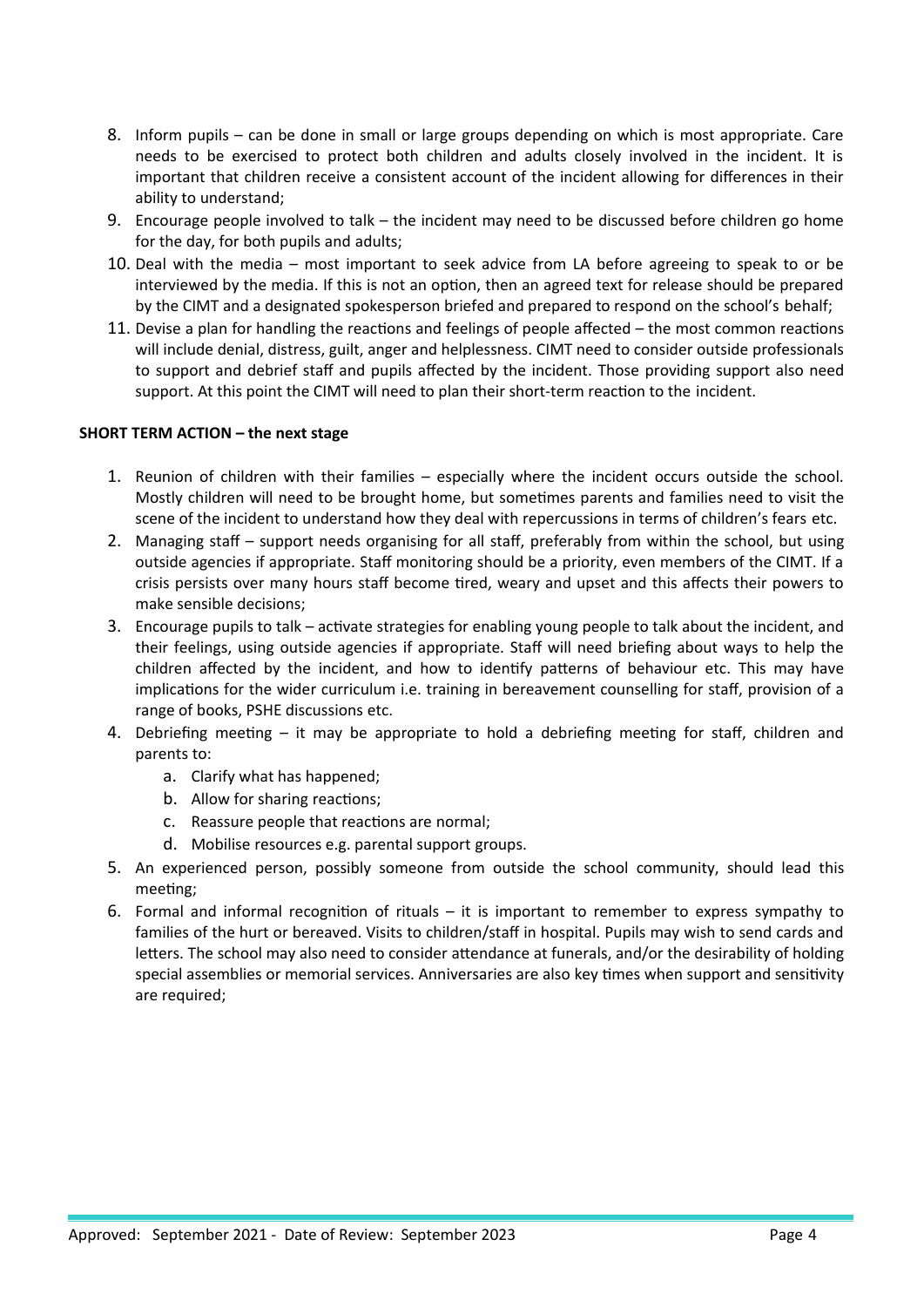7. Re-establishing routines – every attempt should be made to provide continuity for the children. The return to school of staff or pupils directly affected by the crisis will need to be managed carefully and with sensitivity but the re-establishment of routine is an important stage in emotional recovery.

# **MEDIUM TERM ACTION**

- 1. Return to school for staff or pupils after long absence reintegration will need to be planned carefully, and may involve home visits prior to return, part time attendance initially, reducing workloads, putting in place mentoring process etc.
- 2. Consulting professionals consideration should be given to consulting the Educational Psychology Service for support and guidance, especially to help those showing unusual or prolonged reaction to the incident;
- 3. Keeping parents informed it may be appropriate to produce a leaflet for parents giving guidance on the possible delayed reactions of pupils to an incident and making suggestions to help them deal with these;
- 4. Support for staff ongoing monitoring and support for staff is a major consideration;
- 5. CIMT especially will not be immune to reaction from their ordeal.

# **LONG TERM ACTION**

- 1. Monitoring the vulnerable the effects of a crisis can reverberate for years, and it is especially important that new staff and pupils are briefed in the school's history to help them understand and deal with potential repercussions especially at anniversary times;
- 2. Legal processes the length of time taken over some legal processes can prolong the recovery process following a critical incident. CIMT may need to plan for this especially where staff may be involved attending legal processes, and facing extended emotional trauma;
- 3. Curriculum implications it may be appropriate to schedule INSET training for staff in loss counselling, bereavement etc.

# **Action Cards**

It may be useful for the CIMT to consider and devise a set of Action cards.

The Action Cards give responsibilities for specified staff in the event of a critical incident:

- a) Away from the school;
- b) In the school environs.

These should be used in the event of a major incident and be carried by staff on school visits. Due to the nature of school life, which includes the absence of staff on courses, at meetings etc. The following are three possible suggestions to follow but will need to be amended to reflect the nature and severity of the incident.